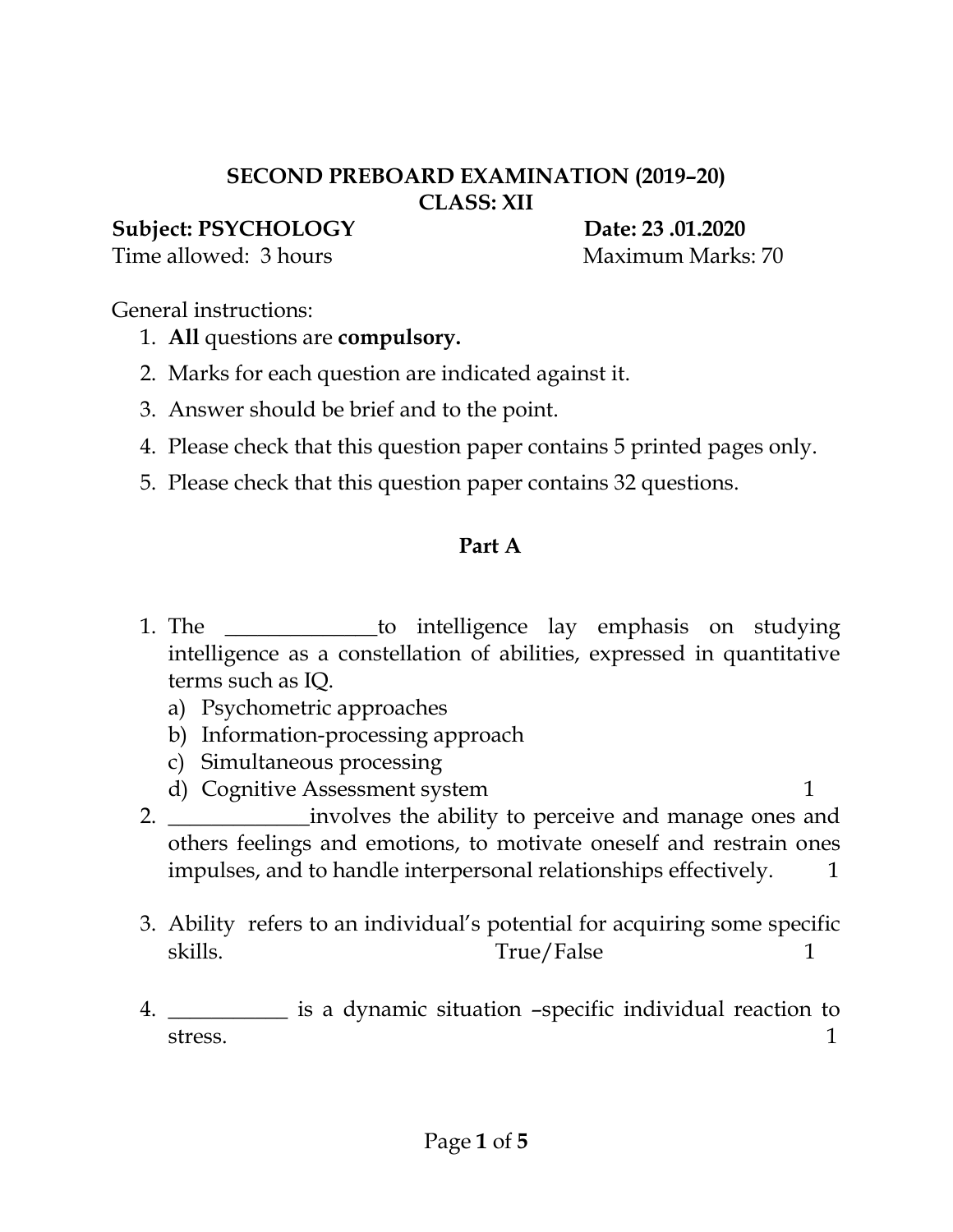- 5. A person exhibits vague and recurring physical / bodily symptoms such as pain, acidity, etc…, without any organic cause.
	- a) Somatization
	- b) Conversion
	- c) hypochondriasis
	- d) pain disorder 1
- 6. People suffering from mania becomes euphoric ("high"), extremely active, excessively talkative, and easily distractible. True/False 1
- 7. Vicarious learning by observing others, is used and through a process of rewarding small changes in the behavior, the client gradually learns to acquire the behaviour of the model. 1
- 8. The \_\_\_\_\_\_\_\_\_\_\_\_views personality as the response of an individual to the environment. The environment of the environment of the state of the state of the state of the state of the state of the state of the state of the state of the state of the state of the state of the state of the state o
- 9. The entire set of processes involved in understanding the social world around us is called \_\_\_\_\_\_\_\_\_\_\_\_. 1
- 10. Intelligence refers to psychophysical characteristics of a person that are relatively stable across situations and over time and make her or him unique True/False 1
- 11. A \_\_\_\_\_\_\_\_\_\_\_\_\_ disrupts the normalcy within a society and causes damage, destruction and human suffering.
- 12. Self-report measures attempt to assess personality by using fairly structured tests. True/False 1
- 13.Classification of psychological disorders has been done by and the  $\qquad \qquad$  1
- 14. A new discipline called \_\_\_\_\_\_\_\_\_\_\_\_\_\_\_\_\_ has emerged, which seeks to alleviate stress due to diseases through modification in behavior.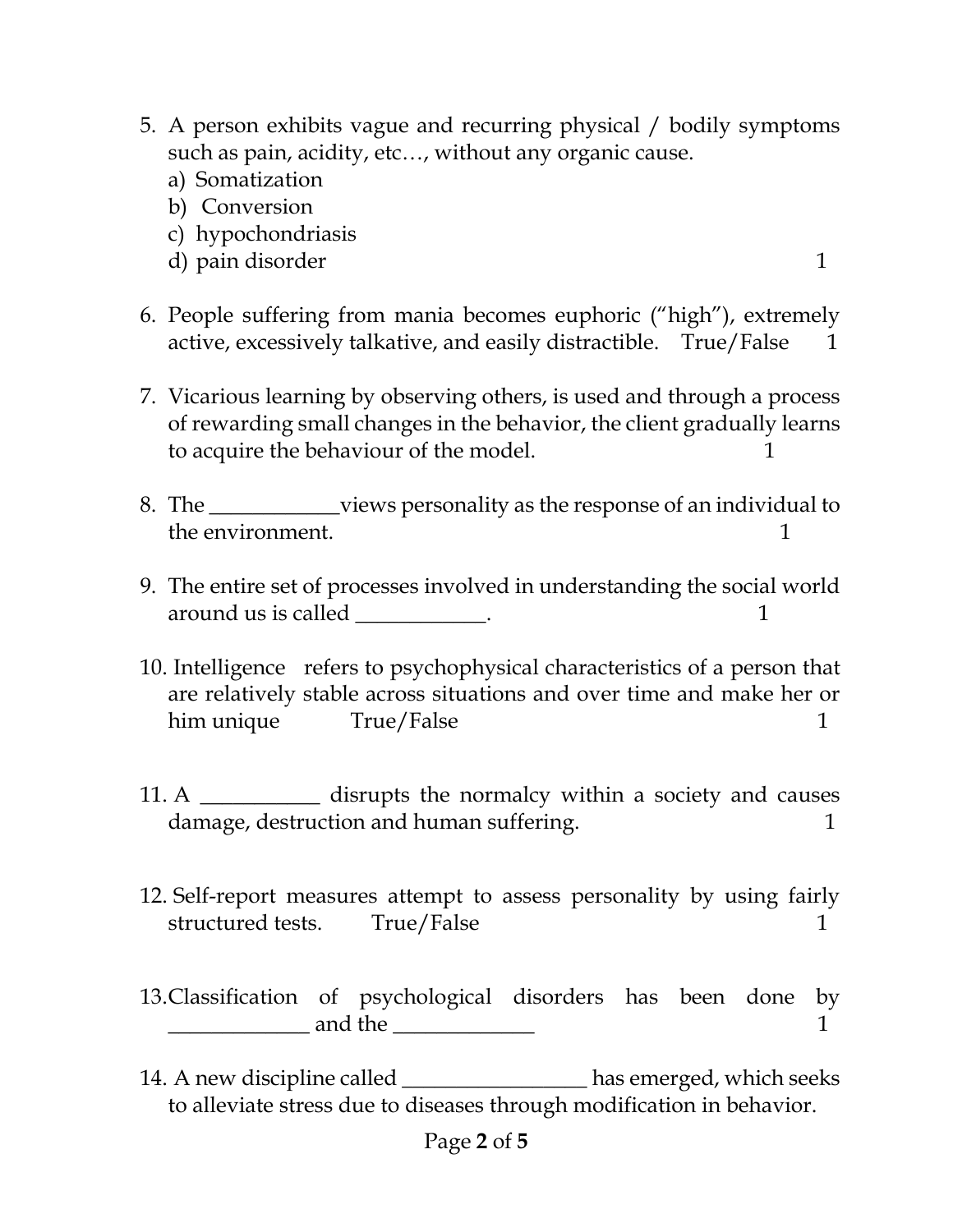- a) Behaviour medicine
- b) Diathesis –stress model
- c) Ecology
- d) Environment design 1
- 15. \_\_\_\_\_\_\_\_\_\_\_\_\_ is an expression, and consequence of frustration, i.e an emotional state that arises when a person is prevented from reaching a goal, or attaining an object that s/he wants. 1
- 16. \_\_\_\_\_\_\_\_\_\_\_\_ behavior includes both actions that are meant to protect the environment from problems ,and to promote a healthy environment. 1
- 17.\_\_\_\_\_\_\_\_\_, \_\_\_\_\_\_\_\_\_\_\_\_\_\_, and \_\_\_\_\_\_\_\_\_\_\_ and \_\_\_\_\_\_\_\_\_ facilitate group formation. 1

### **Part B**

| . 18. Explain the concept of "Antyodaya".                              |  |
|------------------------------------------------------------------------|--|
| 19. Discuss consequences of intergroup conflict?                       |  |
| 20. Explain any two stress management techniques?                      |  |
| 21. How does the Indian notion of self-differ from the western notion? |  |
|                                                                        |  |

What is meant by structured personality tests? 2

## **Part C**

**22.** Can a long –standing pattern of deviant behavior be considered abnormal ? elaborate 3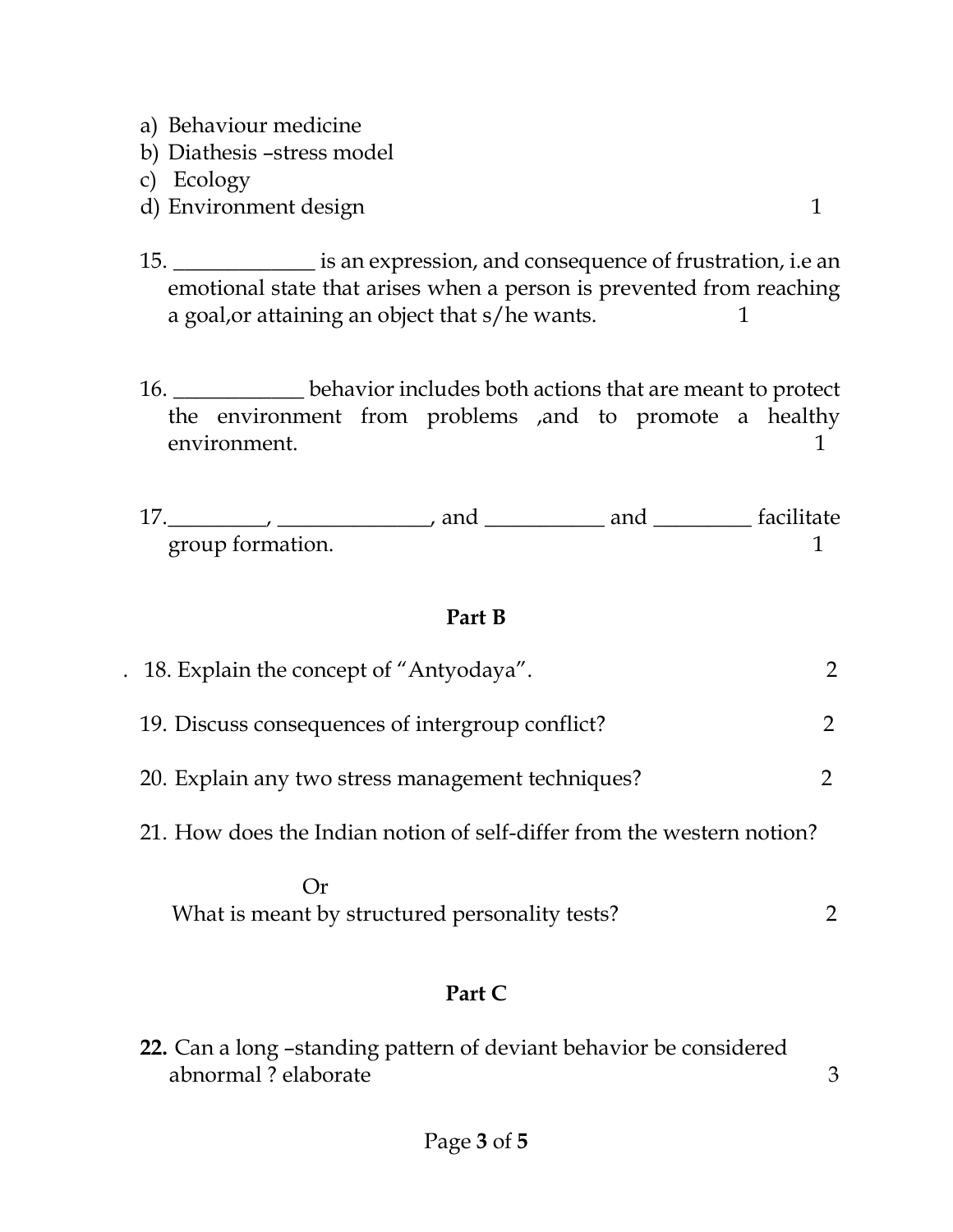|        | 23. What are the different features of attitude?                                                          | 3              |  |
|--------|-----------------------------------------------------------------------------------------------------------|----------------|--|
|        | 24. Explain the concept of defence mechanism.                                                             |                |  |
|        | Or                                                                                                        |                |  |
|        | Discuss Behavioral rating to assess personality                                                           | 3              |  |
| Part D |                                                                                                           |                |  |
|        | 25. What is self-actualization?                                                                           | $\overline{4}$ |  |
|        | 26. Discuss cognitive theory of stress?                                                                   | $\overline{4}$ |  |
|        | 27. Discuss various approaches to explain mental disorders.                                               | $\overline{4}$ |  |
|        | 28. What are the basic assumptions of behaviour therapy?                                                  | $\overline{4}$ |  |
|        | 29. Explain Balance Theory of Attitude change.                                                            | $\overline{4}$ |  |
|        | What is prisoner's dilemma?explain.<br>30.                                                                |                |  |
|        | OR                                                                                                        |                |  |
|        | What are the characteristics of group?                                                                    | 4              |  |
|        | Part E                                                                                                    |                |  |
|        | 31. Explain the theories related to Psychometric Approach of<br>Intelligence.                             |                |  |
|        | <b>OR</b>                                                                                                 |                |  |
|        | Any intellectual activity involves the independent functioning of<br>three 'neurological system'. Explain | 6              |  |
|        |                                                                                                           |                |  |